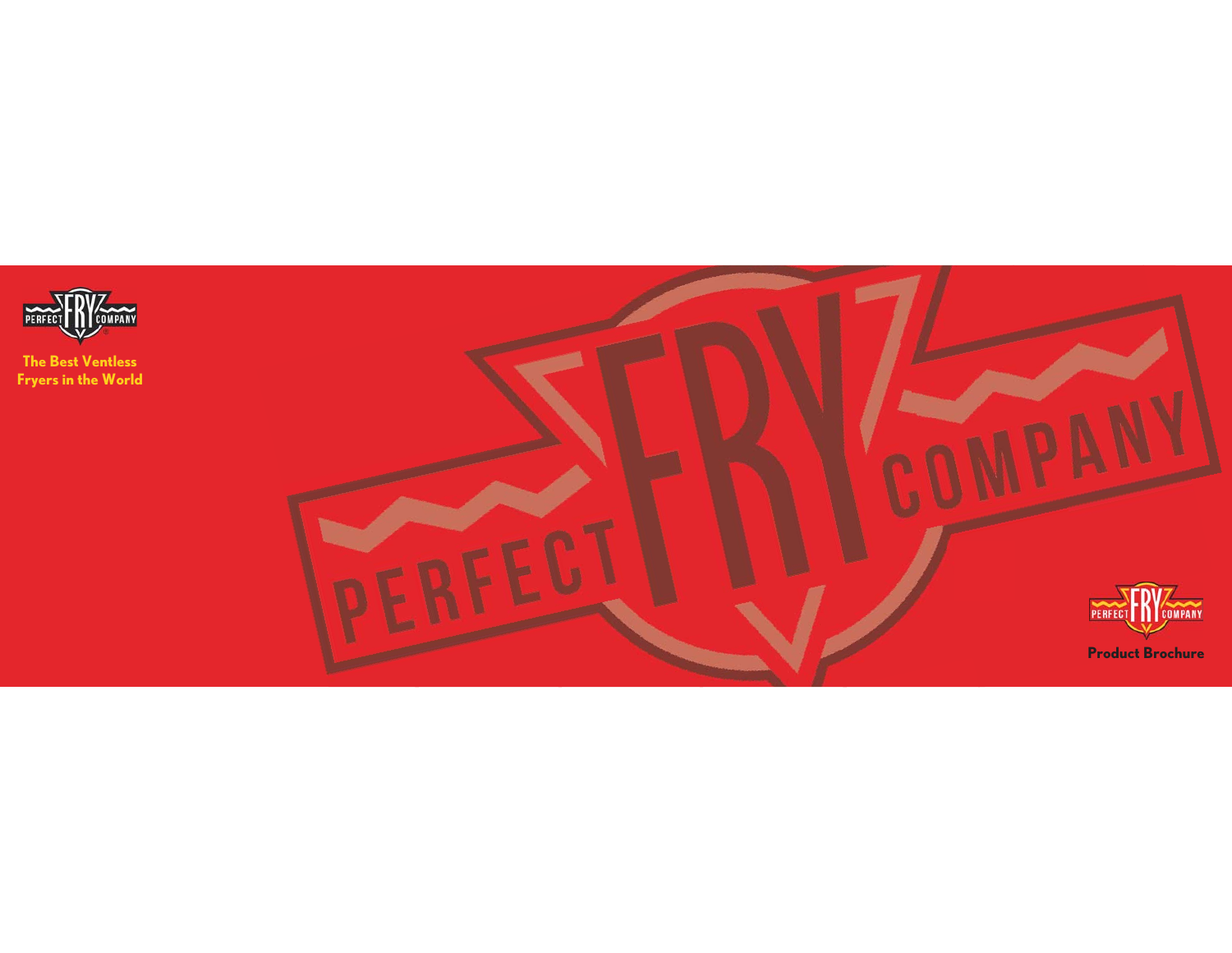

### **The Perfect Fry Company**

In 1986, Perfect Fry Company became a leading supplier to the foodservice industry with one of the most innovative and simple-to-operate countertop deep frying solutions in the world. Since then, Perfect fry has continued to build on its leadership in technology and reputation for quality - key reasons why foodservice operators look to The Perfect Fry Company to meet their ever-changing food service needs.

#### **The Best Ventless Fryers in the World!**

Foodservice facilities are places of infinite possibility. Why limit your ability to serve your customers by the amount of hood space you have? Open up your full foodservice potential by adding Perfect Fry ventless technologies to your operation.

International Technical and Customer **Support** 

Our International Team of Reps, Distributors, Authorized Servicers and Technical Support Staff are ready to help make your Perfect Fry purchase the most satisfying purchase you've ever made for your facility.

With the Strength of Middleby standing behind us and the manufacturing history of Pitco driving us, no other ventless fryer company can deliver the quality and support that we can…, no one!

Menu Development Assistance With a team of over 300 Commercial Kitchen Equipment Professionals throughout the globe, we are ready to help you unlock the profit potential of fried food. Drop us a line at menu@perfectfry.com to get started!

Perfect Fry is just…, Better. Safe and easy to operate. Preset cook times. Low start-up cost. Smallest footprint in our cooking segment. Low operating cost. Virtually odorless. Semi or fully automated. No other product can deliver a better ROI per square inch than Perfect Fry.

#### We're Ready When You Are! Visit us online today to find out more about how Perfect Fry can add profitability to your business. We're ready to show you how to fry up increased

revenue and gain new customers.



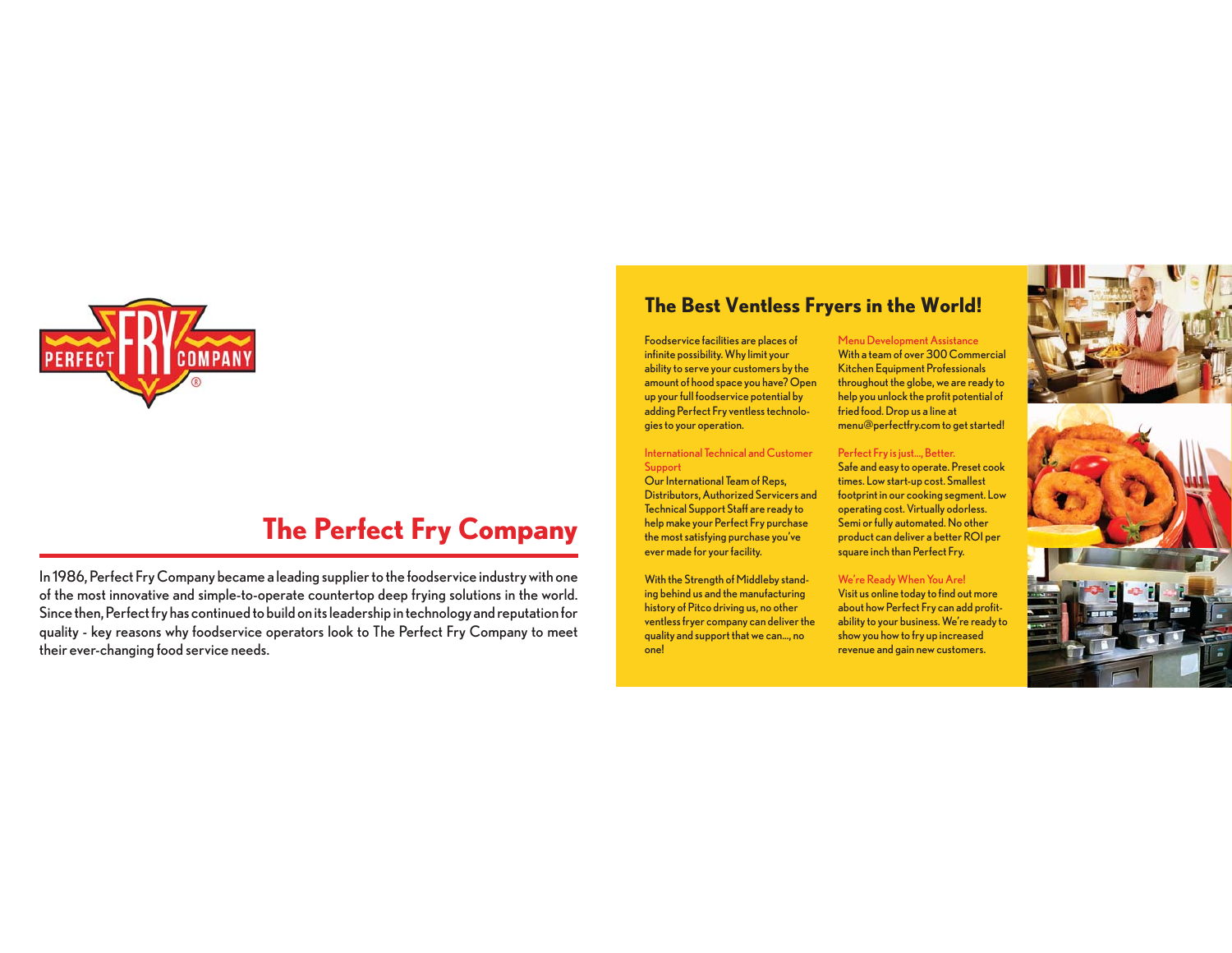# **PFA Series**

A fully automated frying system with features found on no other fryer in the world.

- **•** Integrated 3-Stage Odorless Ventless Hood
- **•** Front-Loading Front Dispensing
- Fully Programmable Preset Cook Times
- Rapid Fry Setting for High Volume Operations
- Dual Load Cook Cycle for Increased Productivity

| Models*       | <b>Volts</b> | <b>Amps</b> | <b>Production</b><br>Capacity** |
|---------------|--------------|-------------|---------------------------------|
| <b>PFA720</b> | 240AC        | 30          | 90 lbs/hr                       |
| <b>PFA570</b> | 240AC        | 24          | 70 lbs/hr                       |
| <b>PFA570</b> | 208AC        | 27          | 70 lbs/hr                       |
| <b>PFA375</b> | 240AC        | 16          | 50 lbs/hr                       |

\*International Models and Voltages Available \*\*Production Capacities vary based on product cooked







The Perfect Fry PFA Series offers the user unparalleled functionality. The Rapid Fry Mode automatically begins cooking the next batch of food when the preceding batch is finished and dispensed. All your staff has to do is continue feeding the machine and it will continue robotically cooking for you. Minimal staff time, minimal handling, minimal prep time, maximum efficiency.



**The Profit Story**

French FriesCost per serving: \$.50 Sell @ \$2.00 400% markup \$1.50 Profit per serving 300 servings per day

**\$450 per day!**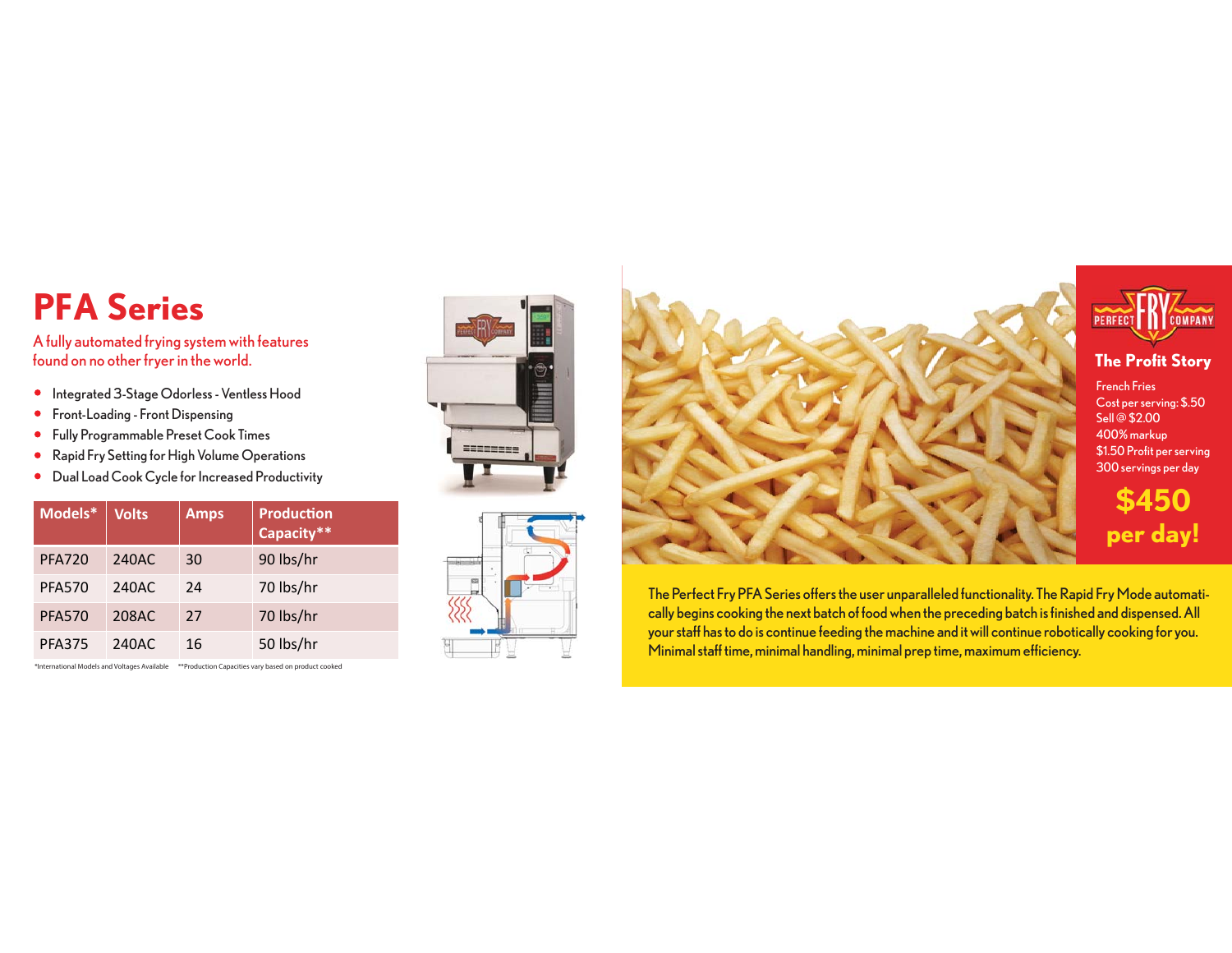# **PFC Series**

Computerized frying system with the smallest ventless frying footprint in the world!

- Completely Enclosed Energy Efficient Ventless Fryer
- **•** Integrated 3-Stage Odorless Ventless Hood
- Auto Basket Lift for Guaranteed Product Quality
- Programmable Shake Timer  $\bullet$
- Preset Menu Timers for Ease of Use

| Models*       | <b>Volts</b> | <b>Amps</b> | <b>Production</b><br>Capacity** |
|---------------|--------------|-------------|---------------------------------|
| <b>PFC570</b> | 240AC        | 27          | 60 lbs/hr                       |
| <b>PFC570</b> | 208AC        | 24          | 60 lbs/hr                       |
| <b>PFC375</b> | 240AC        | 16          | 45 lbs/hr                       |
| <b>PFC187</b> | 120AC        | 16          | 30 lbs/hr                       |

\*International Models and Voltages Available \*\*Production Capacities vary based on product cooked









**The Profit Story**

Chicken Wings (precooked) Cost per serving: \$3.00 Sell @ \$10.00 Markup: 333% \$7.00 Profit per service 100 Servings per day

**\$700 per day!**

The Perfect Fry PFC Series comes with features such as CTS (Cook Time Sensitivity), Melt Cycle for solid shortening, Reminder Time to remind user that product has finished cooking, a Drain/Clean mode to gently warm oil for disposal and much more. With the smallest footprint in the Ventless Frying Industry, Perfect Fry PFC offers the greatest profitability per square in period.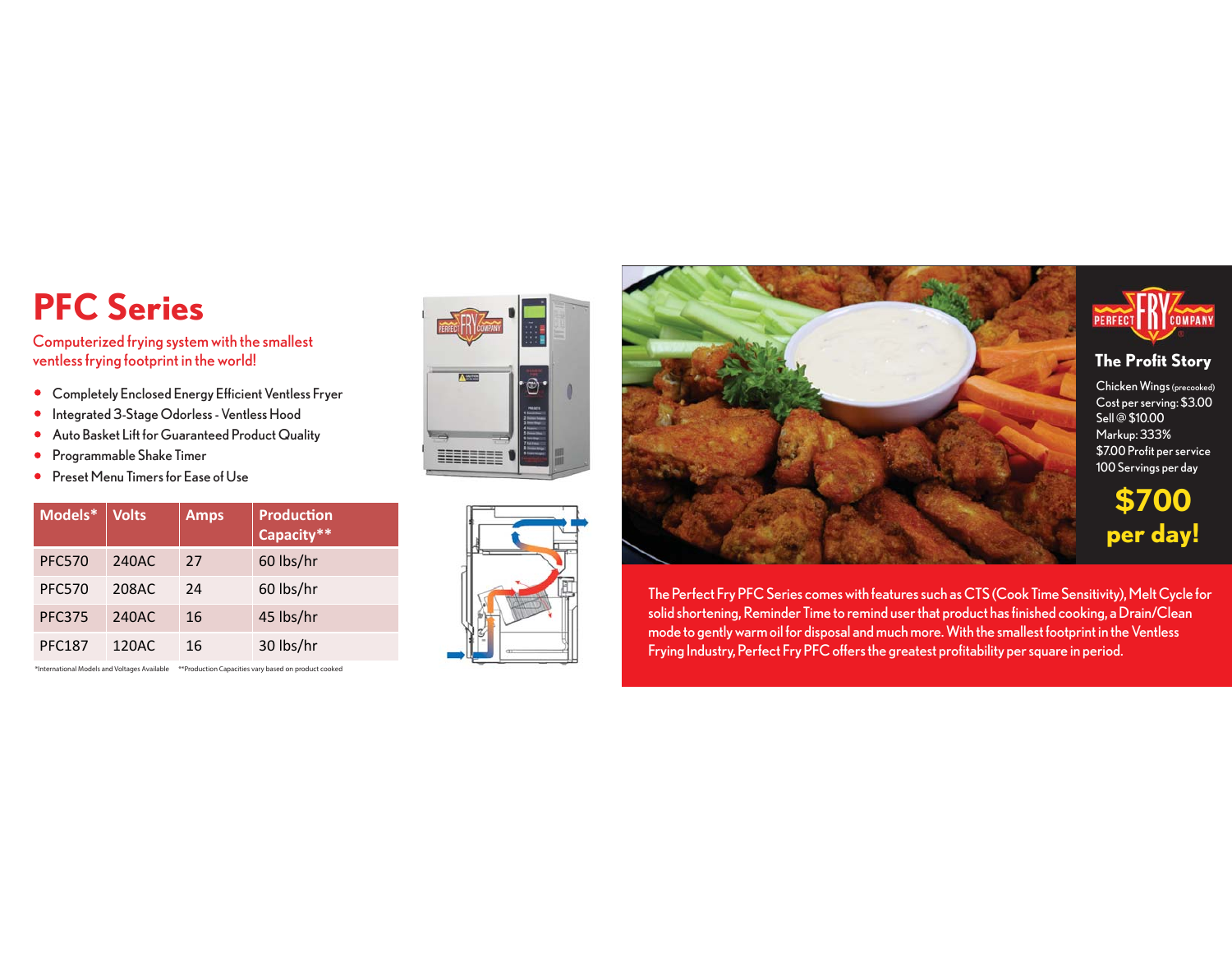# **PFCH Series**

Maximum Product Holding Time with the Perfect Fry Crisp N' Hold Food Station

- **•** Stainless Steel Construction
- **•** Most Accurate Holding Times in the Industry
- Auto Basket Lift for Guaranteed Product Quality
- **•** Product Dividers for Holding Multiple Items
- Removable Oil Filters for Hassle-Free Cleaning

| <b>Models</b>      | <b>Volts</b> | <b>Amps</b> | <b>Wattage</b> |
|--------------------|--------------|-------------|----------------|
| PFCH <sub>14</sub> | 120AC        | 15.1        | 1820 watts     |
| PFCH <sub>18</sub> | 120AC        | 15.1        | 1820 watts     |
| PFCH <sub>28</sub> | 208AC        | 14          | 2890 watts     |







In a Perfect Fry Crisp 'N Hold, gentle hot air circulation over and through the product eliminates excess steam generated from the product after cooking. Crispness is maintained and the product stays hot and ready to serve, up to four times longer! The Perfect complement to your Perfect Fry, the Crisp 'N Hold will put your heat lamps on ice and your profits on fire!



#### **The Holding Story**

Chicken Wing Hold Time Heat Lamp: 15-20 minutes PFCH: 30-45 minutes

French Fry Hold Time Heat Lamp: 10-15 minutes PFCH: 20-40 minutes

> **Crisper Longer Better**